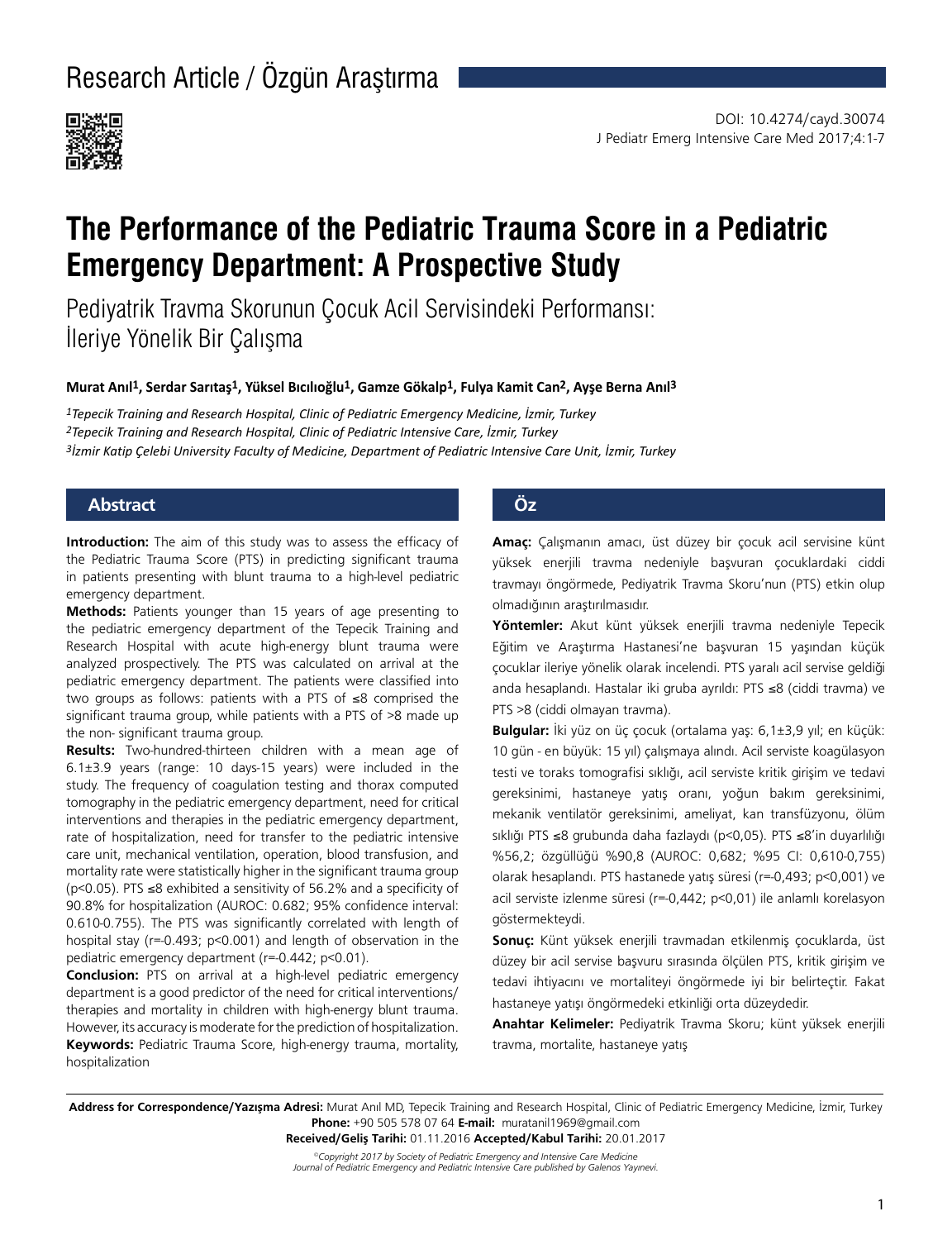## **Introduction**

Trauma is the leading cause of death in developed countries. Over 17.000 children and adolescents die annually of unintentional and intentional injuries in the United States.<sup>1</sup> Trauma also comprises up to one-third of all emergency department visits for children under 15 years of age.<sup>2</sup>

Various scoring systems have been developed to predict the severity of trauma and to organize the medical resources. Basically, a trauma patient can be scored in three different ways: the body regions affected by trauma, the mechanism of trauma, and the severity of the trauma. Other classification systems are based on physiology, anatomy, or a combination of the two. There are two primary objectives for trauma classification: namely triage decision support and severity of illness or mortality prediction. $3,4$  The scoring systems are often used retrospectively to collect scientific data and to compare institutions with each other or with the same institution over time. Rarely, scoring systems can be used to predict the prognosis in some patients. However, these systems are never a guide to starting critical interventions. The trauma triage systems based on post-accident vital findings, physical examination findings and trauma mechanism are used to identify the hospital where the injured patient is to be transported.<sup>5</sup> An ideal trauma scoring system should be easy to use and should have high predictive power for severe trauma. The validity of the pediatric Glasgow Coma Score (GDC), Trauma Score, Revised Trauma Score, and the Pediatric Trauma Score (PTS) has been proven.<sup>6-8</sup>

Developed in 1987 by Tepas et al.<sup>9</sup> the PTS is patterned after the evaluation process of the Advanced Trauma Life Support (ATLS), and it is specifically designed for the triage of children with traumatic injury.<sup>5</sup> It is the sum of six parameters incorporating size as a surrogate for age and vital signs plus organ-specific injury data.<sup>5</sup> According to the ATLS manual, the PTS correlates well with injury severity. It is useful for paramedics in the field, as well as for doctors in facilities other than pediatric trauma centers.<sup>10</sup> However, it can be a poor predictor of intra-abdominal organ injury for children with isolated blunt abdominal trauma.<sup>11</sup> In addition, in a cost analysis from Turkey, the PTS had no effect on the burden of pediatric trauma in emergency care.<sup>12</sup>

The aim of this study was to assess whether the PTS can predict significant trauma in a pediatric blunt-trauma population in a high-level pediatric emergency department (PED). We also sought to test the triage success of the PTS in PED.

### **Materials and Methods**

This study was conducted prospectively between 07.01.2014 and 06.31.2015 in the PED of the Tepecik Training and Research Hospital in İzmir, Turkey. Our hospital is one of the referral centers in İzmir which is Turkey's third largest city (population: 3.950.000). Furthermore, it is accepted as a pediatric trauma center in İzmir by the Ministry of Health. More than 160.000 children (younger than 15 years of age) visit the PED every year; approximately, 25.000 of them are pediatric trauma patients. Our PED is a pediatric emergency subspecialty training center. All other departments, such as radiology, pediatric surgery, orthopedics, and neurosurgery, are also training clinics and are open 24 h.

Patients younger than 15 years of age presenting to the PED of the Tepecik Training and Research Hospital with acute trauma (within the first 24 h) were evaluated. We assessed the patients in terms of the mechanism of injury and evidence of high-energy impact according to the US 2011 Trauma Field Triage Algorithm<sup>13</sup>, the Pediatric Emergency Care Applied Research Network Trial<sup>14</sup>, and the Canadian Assessment of Tomography for Childhood Head injury rules<sup>15</sup> (Table 1). Patients with acute high-energy blunt trauma were included in the study. We obtained information about the mechanism of trauma through the medical history of the patients, witnesses of the event, parents or caregivers, the ambulance crew, and police reports. All cases with a high-energy trauma mechanism during the study period were included in the study. A pediatric emergency fellow, who works in the trauma observation unit in the department, filled out the PTS

| Table 1. The high-energy impact trauma mechanisms (including<br>criteria) according to the USA 2011 Trauma Field Triage<br>Algorithm <sup>(13)</sup> and Pediatric Emergency Care Applied Research<br>Network (PECARN) Trial (14), and Canadian Assessment of<br>Tomography for Childhood Head injury (CATCH) rules <sup>(15)</sup>                                                                                                         |                                                                                                                                                                                                                                                                                                                                                            |  |  |
|---------------------------------------------------------------------------------------------------------------------------------------------------------------------------------------------------------------------------------------------------------------------------------------------------------------------------------------------------------------------------------------------------------------------------------------------|------------------------------------------------------------------------------------------------------------------------------------------------------------------------------------------------------------------------------------------------------------------------------------------------------------------------------------------------------------|--|--|
| Fall <sup>13,14</sup>                                                                                                                                                                                                                                                                                                                                                                                                                       | <2 years of age: $>1$ m <sup>*</sup><br>$\geq$ 2 years of age: >1.5 m<br><b>or</b><br>two or three times the height of the child                                                                                                                                                                                                                           |  |  |
| High-risk auto<br>$crash^{13}$                                                                                                                                                                                                                                                                                                                                                                                                              | . Intrusion (interior compartment intrusion, as<br>opposed to deformation which refers to exterior<br>damage) including roof >30 cm <sup>**</sup> ; 45 cm <sup>***</sup> at any<br>site<br>• Ejection (partial or complete) from automobile<br>• Death in the same passenger compartment<br>• Vehicle telemetry data consisted with high risk of<br>injury |  |  |
| impact                                                                                                                                                                                                                                                                                                                                                                                                                                      | Auto vs. pedestrian/bicyclist thrown, run over, or significant ( $>$ 30 km/h <sup>†</sup> )                                                                                                                                                                                                                                                                |  |  |
| Motorcycle crush >30 km/h <sup>t</sup>                                                                                                                                                                                                                                                                                                                                                                                                      |                                                                                                                                                                                                                                                                                                                                                            |  |  |
| Head struck by high-impact-object <sup>14</sup>                                                                                                                                                                                                                                                                                                                                                                                             |                                                                                                                                                                                                                                                                                                                                                            |  |  |
| Fall from $\geq$ 5 stairs <sup>15</sup>                                                                                                                                                                                                                                                                                                                                                                                                     |                                                                                                                                                                                                                                                                                                                                                            |  |  |
| *: In original guideline, the value is 0.9 m; we adopted the value to the study as 1<br>m.<br>**: In original quideline, the value is 30.48 cm (12 inches); we adopted the value to<br>the study as 30 cm.<br>***: In original guideline, the value is 45.72 cm (18 inches); we adopted the value<br>to the study as 45 cm.<br>t: In original guideline, the value is >32.2 km/h (20 mph); we adopted the value to<br>the study as >30 km/h |                                                                                                                                                                                                                                                                                                                                                            |  |  |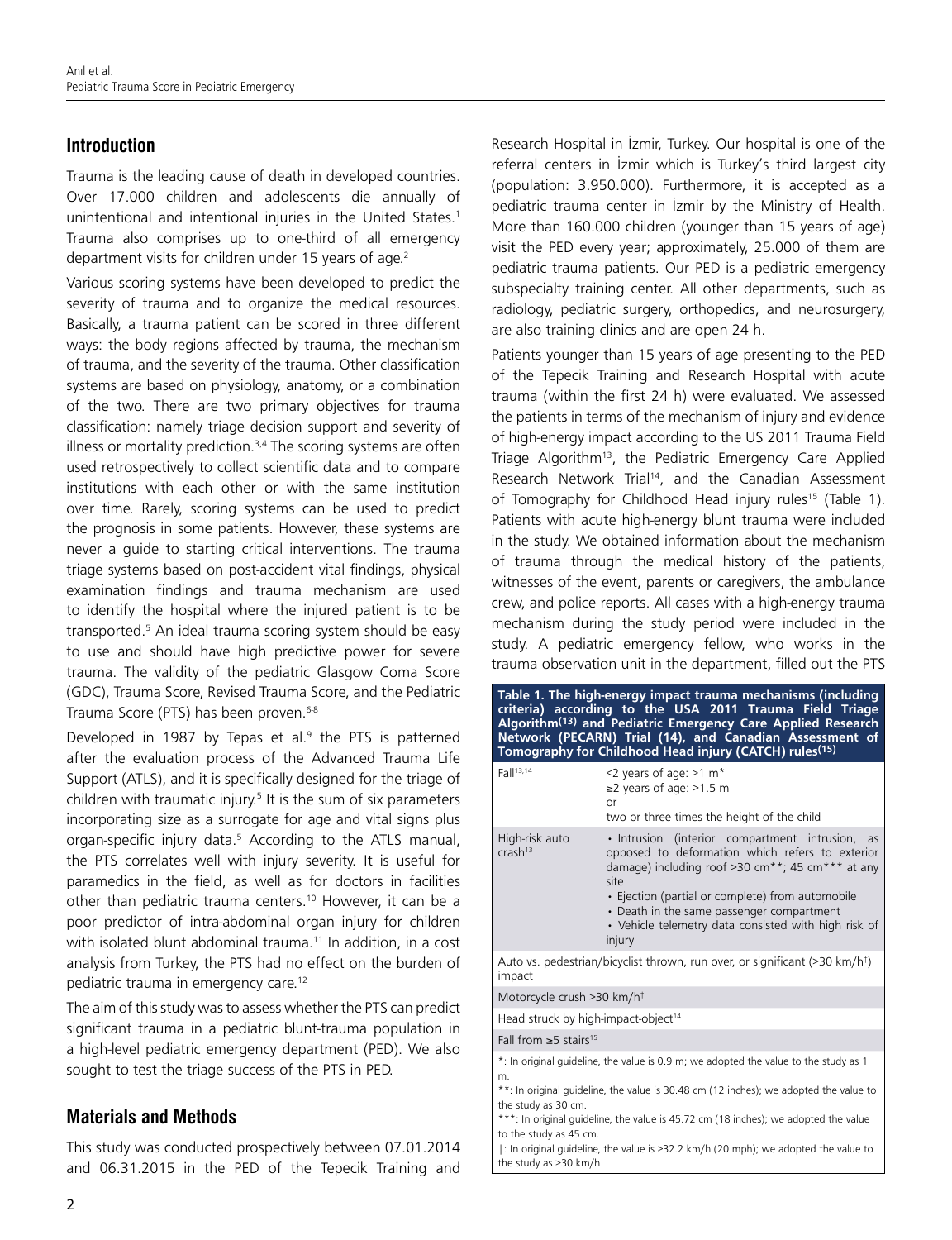forms. Patients with penetrating injuries, patients with burns, patients who were referred to another hospital, and patients with insufficient medical history concerning the trauma were excluded from the study.

Patient demographic findings (age, sex), clinical characteristics (trauma mechanism, body weight, vital signs, symptoms, physical examination findings), laboratory and radiological results, length of observation in the PED, disposition [admitting details: hospitalization in the ward or the pediatric intensive care unit (PICU), discharge from the PED], interventions/ therapies [operation, mechanical ventilation (MV) support, blood or blood product transfusion], length of stay (LOS) in the hospital, and outcome (death or discharge from the hospital) were recorded. The PTS was calculated using the first clinical findings on arrival at our PED for all patients after the disposition from the PED. A PTS of ≤8 was considered severe trauma according to the literature (Table  $2)^{9,10}$ . Based on this cutoff point, patients were classified into two groups as follows: patients with a PTS of ≤8 comprised the significant trauma group (STG), while patients with a PTS of >8 made up the non-significant trauma group (NSTG).

The primary outcome measure was the association between in-hospital mortality/hospitalization and the PTS calculated on arrival at our PED. Secondary outcomes included the following: the association between the PTS and the rate of hospitalization in the PICU, the association between the PTS and the rate of MV support, the association between the PTS and the rate of operation, the association between the PTS and the rate of blood/blood product transfusion (Tx), the correlation between the PTS and length of observation in our PED, and the correlation between the PTS and LOS. All work was conducted in accordance with the principles of the Declaration of Helsinki and was approved by Tepecik Training and Research Hospital (19.06.2013/51/8) institutional review board.

Study databases were evaluated using SPSS 20.0 (SPSS Inc., Chicago, IL). Categorical variables were expressed as numbers (*n*) with percentages (%); these were compared using the chi-squared or Fisher's exact tests, as appropriate.

| <b>Table 2. The Pediatric Trauma Score</b>  |                            |                                   |        |  |
|---------------------------------------------|----------------------------|-----------------------------------|--------|--|
| Clinical                                    | Score                      |                                   |        |  |
| <b>Parameter</b>                            | $-2$                       | $+1$                              | $+2$   |  |
| Weight (kg)                                 | <10                        | $10 - 20$                         | >20    |  |
| Airway                                      | Unmaintainable             | Maintainable                      | Normal |  |
| <b>Systolic blood</b><br>pressure<br>(mmHg) | 50<                        | $50-90$                           | >90    |  |
| <b>Central nervous</b><br>system            | Coma or<br>decerebrate     | Obtunded/Loss of<br>consciousness | Awake  |  |
| Open wound                                  | Major/penetrating          | Minor                             | None   |  |
| <b>Skeletal</b>                             | Open/multiple<br>fractures | Closed fracture                   | None   |  |

Correlations were sought using Spearman's rank test. The receiver operating characteristic (ROC) curve of the PTS was constructed to identify predictor of hospitalization and/or mortality in the PED. The area under the ROC curve (AUROC) was determined for PTS ≤8. A p value of less than 0.05 was considered statistically significant.

### **Results**

Between 07.01.2014 and 31.06.2015, 213 children with highenergy impact trauma mechanisms who presented to the PED were included in the study. The mean age was 6.1±3.9 years (range: 10 days-15 years); 143 (67.1%) of the patients were male. The etiologies of the high-energy trauma were highrisk auto crash (93 patients, 43.7%), falling from a height (74 patients, 34.7%), auto vs. pedestrian impact (21 patients, 9.9%), auto vs. cyclist impact (11 patients, 5.2%), motorcycle crash (five patients, 2.3%), falling down stairs (five patients, 2.3%), and head struck by high-impact object (four patients, 1.8%). 168 patients (78.9%) arrived at our PED by ambulance.

According the radiological examination in the PED, 108 patients (50.7%) had abnormal findings, and 31 of them (14.6%) had multiple trauma. The findings were as follows: traumatic brain injury (72 patients, 33.8%), extremity fracture (38 patients, 17.8%), intra-abdominal injury (13 patients, 6.1%), intrathoracic/chest wall injury (12 patients, 5.6%), genitourinary injury (four patients, 1.9%), and spinal cord injury (two patients, 0.9%). Hundred and five patients (49.3%) were hospitalized. According to the disposition type from the PED, 73 (34.3) were hospitalized in the ward and 25 (11.7%) were hospitalized in the PICU. Seven patients (3.3%) were admitted to the operating room directly from

| Table 3. The comparison of the rates of laboratory tests,<br>radiological tests, and the number of consultation between<br>significant trauma group (Pediatric Trauma Score ≤8) and non-<br>significant trauma group (Pediatric Trauma Score >8) |              |                    |                      |         |
|--------------------------------------------------------------------------------------------------------------------------------------------------------------------------------------------------------------------------------------------------|--------------|--------------------|----------------------|---------|
| Parameter,<br>n (%)                                                                                                                                                                                                                              | <b>Total</b> | <b>STG</b><br>n=69 | <b>NSTG</b><br>n=144 | p       |
| $CBC (+)$                                                                                                                                                                                                                                        | 206 (96.7)   | 67(97.1)           | 139 (96.5)           | >0.999  |
| Basic biochemistry<br>tests $(+)$                                                                                                                                                                                                                | 207 (97.2)   | 67(97.1)           | 140 (97.2)           | >0.999  |
| Coagulation tests<br>$^{(+)}$                                                                                                                                                                                                                    | 177(83.1)    | 65 (94.2)          | 112 (77.8)           | 0.003   |
| Blood gas analysis                                                                                                                                                                                                                               | 171 (80.3)   | 54 (78.3)          | 117 (81.2)           | 0.608   |
| $X-ray (+)$                                                                                                                                                                                                                                      | 207 (97.2)   | 142 (98.6)         | 65 (94.2)            | 0.088   |
| Ultrasound (+)                                                                                                                                                                                                                                   | 206 (96.7)   | 64 (92.8)          | 142 (98.6)           | 0.038   |
| Cranial CT $(+)$                                                                                                                                                                                                                                 | 208 (98.7)   | 69 (100)           | 139 (96.5)           | < 0.177 |
| Abdominal CT (+)                                                                                                                                                                                                                                 | 32(15)       | 14 (20.3)          | 18 (12.5)            | 0.136   |
| Thorax $CT (+)$                                                                                                                                                                                                                                  | 21(9.9)      | 13 (18.8)          | 8(5.6)               | 0.002   |
| Number of<br>consultation,<br>median (IQR)                                                                                                                                                                                                       | $2(1-3)$     | $2(1-3)$           | $3(2-4)$             | < 0.000 |
| STG: Significant trauma group, NSTG: Non-significant trauma group, CBC:<br>Complete blood count, CT: Computerized tomography, IQR: Interquartile range                                                                                           |              |                    |                      |         |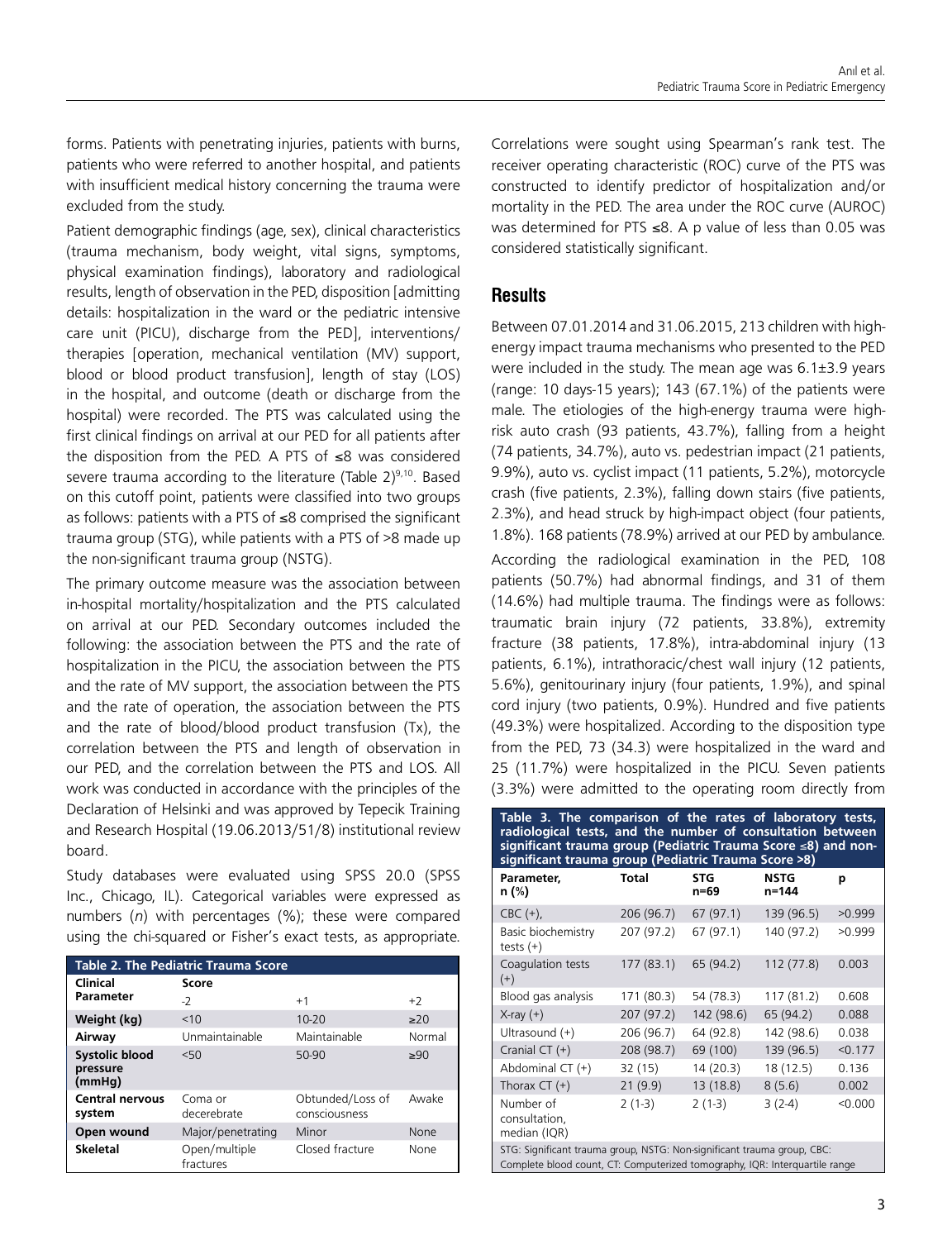the PED. In total, 32 (15%) patients required care in the PICU (seven patients were transferred to the PICU from the operating room). Twenty-six patients (12.2%) were intubated and mechanically ventilated. In the study group, 35 patients (16.4%) underwent operations. Blood transfusion was performed in 15 patients (7%; 9 in the PED).

The mean length of observation in the PED was 6.5±0.2 h (3- 16); PICU LOS was 5.8±6.4 days (1-34); total LOS was 5.8±7.2 days (2-50). Four patients (1.8%) died in the hospital. Two of them died in the PED (1 h and 30 min after admission to the PED; trauma etiology was auto vs. pedestrian impact in both cases). One patient died in the PICU 12 h after admission (trauma etiology was high-risk auto crash). Another patient died in the operation room four hours after admission (trauma etiology was auto vs. pedestrian impact). All mortalities were related to trauma. The PTS scores for the patients who died were 0, 0, 3, and 4, respectively.

The STG was consisted of 69 patients (32.3%). The rates of coagulation testing and thoracic computed tomography (CT) were higher in the STG (*p*<0.05) in the PED. In contrast, the ultrasound examination rate and the number of consultations were higher in the NSTG (*p*<0.05) (Table 3).

We compared the rates of critical interventions and therapies performed in the PED between the STG and NSTG. In the PED, the rates of bolus fluid therapy, transfusion, cardiopulmonary resuscitation, endotracheal intubation, and hyperosmolar therapy were higher in the STG (*p*<0.05) (Table 4). The rates of disposition types from the PED; need for PICU admission; need for MV, operation, Tx in hospital; mortality; and discharge type (with disability and without disability) were statistically different between the STG and NSTG (*p*<0.05) (Table 5).

The ROC analysis was performed to identify the PTS's prediction of hospitalization. When the cutoff point was ≤8, the PTS exhibited a sensitivity of 56.2% and a specificity of 90.8%. The AUROC for the PTS was 0.682 (95% confidence interval: 0.610-0.755); the p-value was significantly different from the AUROC, at 0.500 (p<0.001) (Figure 1).

We analyzed the correlations between the PTS on arrival and the length of observation in the PED, as well as between the

| Table 4. The comparison of the rates of interventions and<br>therapies in emergency department between significant trauma<br>group (Pediatric Trauma Score $\leq 8$ ) and non-significant trauma<br>group (Pediatric Trauma Score >8) |          |            |                      |         |  |
|---------------------------------------------------------------------------------------------------------------------------------------------------------------------------------------------------------------------------------------|----------|------------|----------------------|---------|--|
| Parameter, n (%)                                                                                                                                                                                                                      | Total    | STG $n=69$ | <b>NSTG</b><br>n=144 | р       |  |
| Bolus fluid therapy $(+)$ ,                                                                                                                                                                                                           | 7(3.3)   | 7(10.1)    | $\Omega$             | < 0.001 |  |
| $Tx (+)$                                                                                                                                                                                                                              | 9(4.2)   | 9(13)      | $\Omega$             | < 0.001 |  |
| $CPR (+)$                                                                                                                                                                                                                             | 12(5.6)  | 12(17.4)   | $\mathbf 0$          | < 0.001 |  |
| Endotracheal intubation (+)                                                                                                                                                                                                           | 26(12.2) | 24 (34.8)  | 2(1.4)               | < 0.001 |  |
| Hyperosmolar therapy for<br>intracranial hypertension                                                                                                                                                                                 | 36(16.9) | 30(43.5)   | 6(4.2)               | < 0.001 |  |
| STG: Significant trauma group, NSTG: Non-significant trauma group, CPR:<br>Cardiopulmonary resuscitation, Tx: Blood/blood product transfusion                                                                                         |          |            |                      |         |  |

PTS on arrival and the LOS. The calculated PTS on arrival at the PED was significantly correlated with LOS (*r*=-0.493); (p<0.001) and the length of observation in the PED (r=-0.442; p<0.01).

#### **Discussion**

We explored the accuracy of the PTS for the prediction of significant trauma among children with high-energy impact trauma mechanisms in a pediatric trauma center in Turkey. In the study, we used a specific cutoff value of 8, as in the original study performed by Tepas et al.<sup>7</sup> Since we did not aim to look for a new specific cutoff value for PTS, we performed the analysis using the original cutoff value. The rates of coagulation test and thoracic CT in the PED, interventions and therapies in the PED, hospitalization, need for the PICU, MV, operation, Tx, and mortality were higher in patients with a PTS of ≤8 than in patients with a PTS >8. Furthermore, the PTS was significantly correlated with length of observation in the PED and LOS. However, the prediction power of PTS for hospitalization was moderate. A sensitivity of 56.2% and a specificity of 90.8% were determined for hospitalization.

In the first study on the PTS, Tepas et al. $7.9$  determined a statistically significant linear relationship between the PTS and the Injury Severity Score. Following this, its validity was confirmed for predicting mortality, with a sensitivity of 95.8% and a specificity of 98.6% for the PTS.<sup>16</sup> Specifically, a PTS of <3-4 was a significant risk factor for death in children with severe trauma.<sup>17,18</sup> However, its accuracy for the prediction of mortality is still debated.<sup>19-21</sup> In our study, the mortality rate was very low (1.8%), and all deaths occurred in patients in the STG (PTS ≤8). Their PTS scores were four or lower. Despite



**Figure 1.** The ROC analysis of Pediatric Trauma Scoring for predicting hospitalization in children with high-energy trauma PTS: Pediatric Trauma Scoring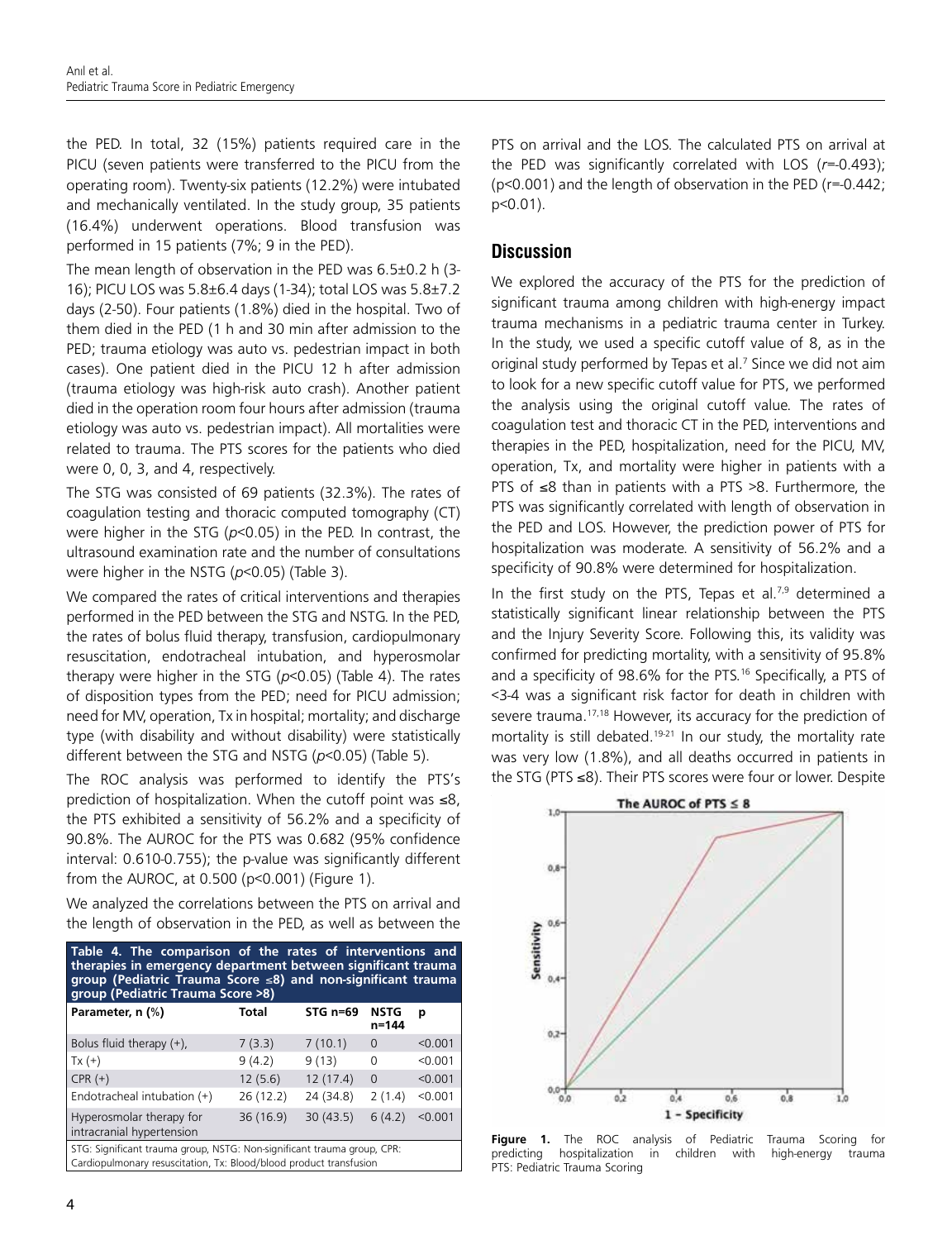studies reporting low PTS as a significant predictor of death. In our view, the low mortality rate may be associated with deaths in the field or in the first admitted hospital (lower level hospital). In Turkey, ambulances usually transfer patients to the nearest hospital. Moreover, the number of air ambulances and heliports are insufficient. There is no heliport at our hospital; the nearest one is 3 km away from the hospital.

The sensitivity and specificity of PTS ≤8 for predicting major trauma have been reported to be 61.5% and 77.3%, respectively.<sup>22</sup> In that study, the authors concluded that the PTS parameters need to be further refined to improve its accuracy. The PTS was determined as an independent predictor of morbidity and PICU need in a study from Turkey. When the authors compared the PTS with other trauma scoring systems, the PTS was not found to be an independent predictor for LOS.<sup>23</sup> In another study from Turkey, the authors investigated the relationship between radiological cost and the PTS. They found that the total cost of radiological imaging was not correlated with the PTS.<sup>24</sup> In our analysis, we investigated the relationships between the PTS and radiological/laboratory investigation rates in the PED. The rates of coagulation testing and thoracic CT were more common in the group with a PTS of ≤8. These results were related to the severity of the injury. Despite this, the rate of ultrasound examination and the number of consultations were higher in the NSTG. We assume that noninvasive ultrasound examination in the observation unit was used more liberally. In addition, some of the noncritical consultations in the NSTG may have been carried out in the observation unit of the PED. More importantly, critical interventions and therapies were more common in patients with a PTS of ≤8 in the PED. As expected, the rates of hospitalization, need for PICU, MV, and Tx need, and operation were more common when the was PTS ≤8.

LOS in hospital increased as the injury severity score increased.25 In our study, the sensitivity of the PTS for hospitalization was low (56.2%), but the specificity was high

| Table 5. The comparison of the rates of hospitalization, pediatric<br>intensive care unit need, mechanical ventilation, operation,<br>blood transfusion, and in-hospital mortality between significant<br>trauma group (Pediatric Trauma Score $\leq 8$ ) and non-significant<br>trauma group (Pediatric Trauma Score >8) |              |            |                   |         |
|---------------------------------------------------------------------------------------------------------------------------------------------------------------------------------------------------------------------------------------------------------------------------------------------------------------------------|--------------|------------|-------------------|---------|
| Parameter, n (%)                                                                                                                                                                                                                                                                                                          | <b>Total</b> | STG $n=69$ | <b>NSTG n=144</b> | p       |
| Hospitalization                                                                                                                                                                                                                                                                                                           | 105          | 59 (85.5)  | 46 (31.9)         | < 0.001 |
| PICU                                                                                                                                                                                                                                                                                                                      | 32           | 28 (41.2)  | 4(2.8)            | < 0.001 |
| <b>MV</b>                                                                                                                                                                                                                                                                                                                 | 26           | 24 (34.8)  | 2(1.4)            | 0.001   |
| Operation                                                                                                                                                                                                                                                                                                                 | 35           | 20(29.4)   | 15(10.6)          | 0.001   |
| Tx                                                                                                                                                                                                                                                                                                                        | 15           | 15(21.7)   | $\Omega$          | < 0.001 |
| In-hospital mortality                                                                                                                                                                                                                                                                                                     | 4            | 4(1.8)     | $\Omega$          | 0.010   |
| STG: Significant trauma group, NSTG: Non-significant trauma group, PICU:<br>Pediatric intensive care unit MV: Mechanical ventilation Tx: Blood/blood product                                                                                                                                                              |              |            |                   |         |

Pediatric intensive care unit, MV: Mechanical ventilation, Tx: Blood/blood product transfusion

(90.8%). Thus, the accuracy of the PTS for prediction of hospitalization was moderate (AUROC: 0.682). Following the original study on this topic, we used a specific cutoff value of 8 in our analysis.<sup>7</sup> If we were to use a lower score, such as 3 or 4, we would expect better accuracy for hospitalization. Furthermore, the longer observation periods (range: 3-16 h) in our PED may have affected the results for hospitalization rates. These periods were related to the capacity of our department. This study was conducted in a high-capacity PED; if the study was performed in a lower capacity emergency department, a larger group of patients observed in the PED would need hospitalization. Thus, the accuracy of the PTS for hospitalization would be higher.

Length of observation in the PED and LOS are important multifactorial parameters. Confounders, such as waiting for consultants or waiting for test results, can affect the length of observation in the PED. Although our study was not well controlled, we examined the correlations between length of observation in the PED and LOS. In our department, the consultation and test result times are stable. Based on our experiences, we spend a lot of time trying to stabilize the more severe trauma patients. The finding that length of observation in the PED and LOS increased when the PTS decreased was compatible with our experiences. Generally, our results were in agreement with the literature.

The PTS was developed to reflect children's vulnerability to traumatic injury.<sup>7</sup> In our view, the state of PTS  $\leq 8$  was more common in patients who needed critical interventions and/ or therapies in the PED or hospital. However, some of the children with high-energy trauma needed only observation on the ward for more than 24 h. Due to its characteristics, the PTS could not identify these patients. In addition, the PTS has several deficiencies. First, the systolic blood pressure must be ≥90 mmHg for a full score to be obtained. However, the lower limit of systolic blood pressure is <90 mmHg for children under 10 years of age. Second, open fracture is the lowest score among the skeletal parameters, but this does not include the place of the fracture. For example, an open metacarpal fracture is given the same weight as an open fracture of the femur. Third, blunt trauma is the most common type of injury in children, and most pediatric trauma patients are stable on arrival to the PED. Some of the critical signs such as hemorrhagic shock findings or elevated intracranial pressure signs appear over time. The measured PTS on arrival does not identify children who will develop these signs. Fourth, in childhood, blunt head trauma is common. Most children with blunt head trauma have low GCS scores. The other parameters of the PTS can be within normal limits; thus, the PTS cannot identify these patients. When we evaluate from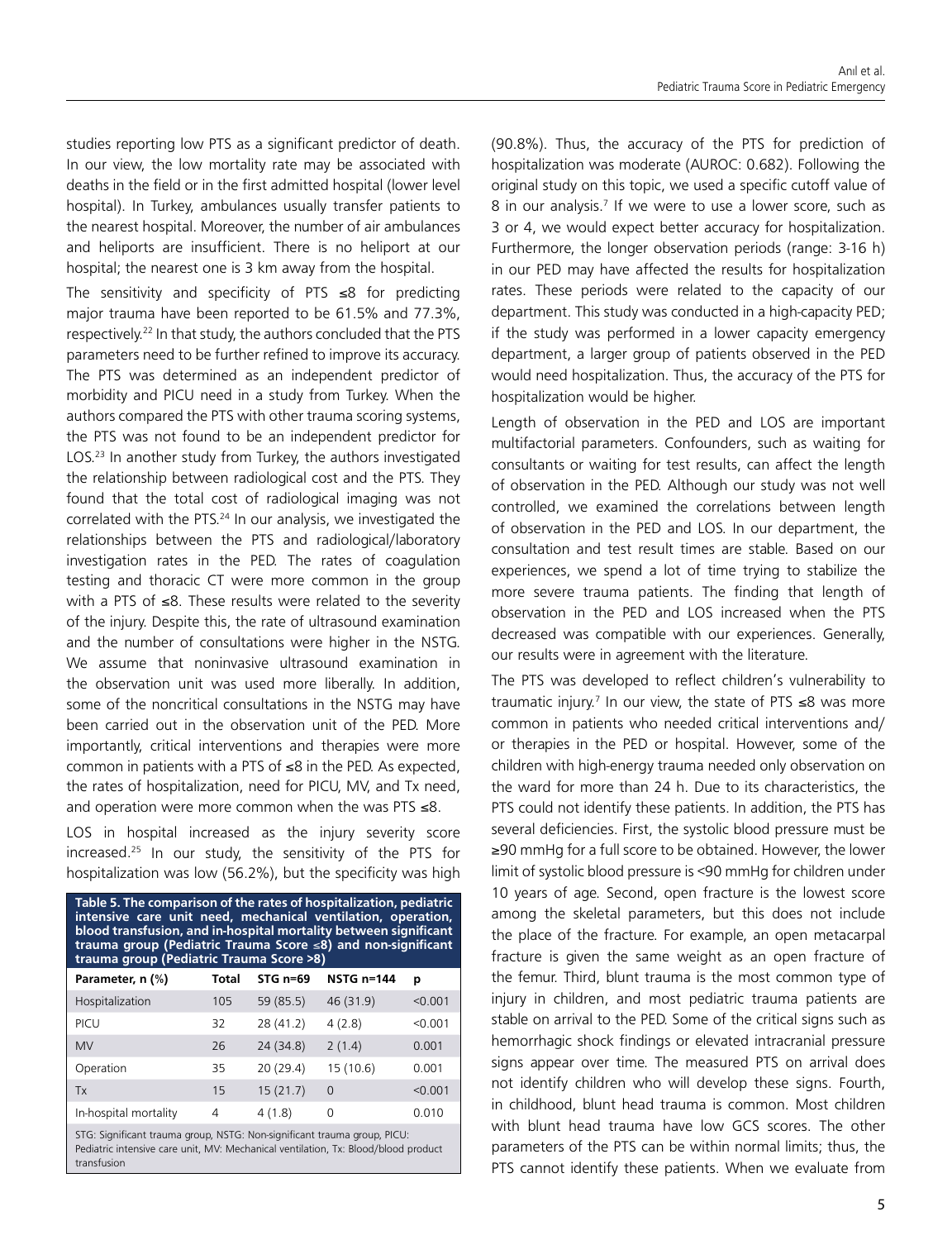another perspective, the PTS is a sufficient pediatric triage tool, as its main purpose is to detect only the severe pediatric trauma victims who need the capacity of a pediatric trauma center. Ultimately, perhaps we should not expect anything more from the PTS.

Our study had both strengths and weaknesses. The size of the study group and the prospective character are the strengths of our study. Nevertheless, we could not extrapolate information concerning the success of the PTS in mortality because of the low mortality rate. In our analysis, we did not compare the PTS to other scoring systems. Furthermore, we evaluated only total score of PTS. We did not assess the success of each parameter in a deeper analysis. The correlation between the PTS on arrival at the PED and the Glasgow Outcome Scale score at discharge was not evaluated. Perhaps such an analysis could more accurately depict the relationship between the PTS and trauma morbidity in children. Finally, we excluded patients with penetrating or burn injuries from our analysis. Thus, our results on the PTS cannot be generalized for this patient group.

# **Conclusion**

In conclusion, the PTS on arrival at a high-level PED is a good predictor for the need of critical interventions/therapies and mortality. However, its accuracy is moderate for the prediction of hospitalization in children with high-energy trauma in a high-capacity PED. This result may be related to the nature of the PTS and the capacity of the ED. It was developed with the purpose of detecting the most severe pediatric trauma cases.

*This manuscript was reviewed for grammar and style by a native English speaker from Scribendi (online editing and proofreading company).* 

*The access code is: vFNmwRgBmBFt.*

#### **Ethics**

Ethics Committee Approval: All work was conducted in accordance with the principles of the Declaration of Helsinki and was approved by Tepecik Training and Research Hospital (19.06.2013/51/8) institutional review board.

Peer-review: Internally peer-reviewed.

#### **Authorship Contributions**

Medical Practices: M.A., Y.B., G.G., F.K.C., A.B.A., Concept: M.A., Design: M.A., S.S., Y.B., A.B.A., Data Collection or Processing: S.S., Y.B., G.G., F.K.C., Analysis or Interpretation: M.A., S.S., Y.B., A.B.A. Literature Search: M.A., S.S., G.G., F.K.C., Writing: M.A.

Conflict of Interest: No conflict of interest was declared by the authors.

Financial Disclosure: The authors declared that this study received no financial support.

#### **References**

- 1. http://www.cdc.gov/ncipc/wisqars (Accessed on January 29, 2008).
- 2. Krauss BS, Harakal T, Fleisher GR. The spectrum and frequency of illness presenting to a pediatric emergency department. Pediatr Emerg Care. 1991;7:67-71.
- 3. Marcin JP, Pollack MM. Triage scoring systems, severity of illness measures, and mortality prediction models in pediatric trauma.Crit Care Med. 2002;30:457-67.
- 4. Ruddy RM, Fleisher GR. An approach to the injured child. In: Fleisher GR, Ludwig S, Henretig FM (eds). Textbook of Pediatric Emergency Medicine, 5th ed. Philadelphia, Lippincott Williams & Wilkins;2006:339-55.
- 5. Furnival RA, Schunk JE. ABCs of scoring systems for pediatric trauma. Pediatr Emerg Care. 1999;15:215-23.
- 6. Eichelberger MR, Gotschall CS, Sacco WJ, Bowman LM, Mangubat EA, et al. A comparison of the trauma score, the revised trauma score, and the pediatric trauma score. Ann Emerg Med. 1989;18:1053-8.
- 7. Tepas JJ, Ramenofsky ML, Mollitt DL, Gans BM, Discala C. The Pediatric Trauma Score as a predictor of injury severity: an objective assessment. J Trauma. 1988;28:425-9.
- 8. Aprahamian C, Cattey RP, Walker AP, Gruchow HW, Seabrook G. Pediatric Trauma Score. Predictor of hospital resource use? Arch Surg. 1990;125:1128-31.
- 9. Tepas JJ, Mollitt DL, Talbert JL, Bryant M. The pediatric trauma score as a predictor of injury severity in the injured child. J Pediatr Surg. 1987;22:14-8.
- 10 Advanced Trauma Life Support (ATLS). Student Manual. 9th edition. American College of Surgeons, 2012.
- 11. Saladino R, Lund D, Fleisher G. The spectrum of liver and spleen injuries in children: failure of the pediatric trauma score and clinical signs to predict isolated injuries. Ann Emerg Med. 1991;20:636-40.
- 12. Soyer T, Deniz T, Akman H, Hançerlioğullari O, Türkmen F, et al. The impact of Pediatric Trauma Score on burden of trauma in emergency room care. Turk J Pediatr. 2009;51:367-70.
- 13. Sasser SM, Hunt RC, Faul M, Sugerman D, Pearson WS, et al. Guidelines for field triage of injured patients: recommendations of the National Expert Panel on Field Triage, 2011. MMWR. 2012;61:1-20.
- 14. Kuppermann N, Holmes JF, Dayan PS, Hoyle JD Jr, Atabaki SM, et al. Identification of children at very low risk of clinically-important brain injuries after head trauma: a prospective cohort study. Lancet. 2009;374:1160-70.
- 15. Osmond MH, Klassen TP, Welss GA, Correll R, Jarvis A, et al. CATCH: a clinical decision rule for the use of computed tomography in children with minor head injury. CMAJ 2010;182:341-8.
- 16. Ramenofsky ML, Ramenofsky MB, Jurkovich GJ, Threadgill D, Dierking BH, et al. The predictive validity of the Pediatric Trauma Score. J Trauma. 1988;28:1038-42.
- 17. Grinkevicite DE, Kevalas R, Saferis V, Matukevicius A, Ragaisis V, et al. Predictive value of scoring system in severe pediatric head injury. Medicina (Kaunas). 2007;43:861-9.